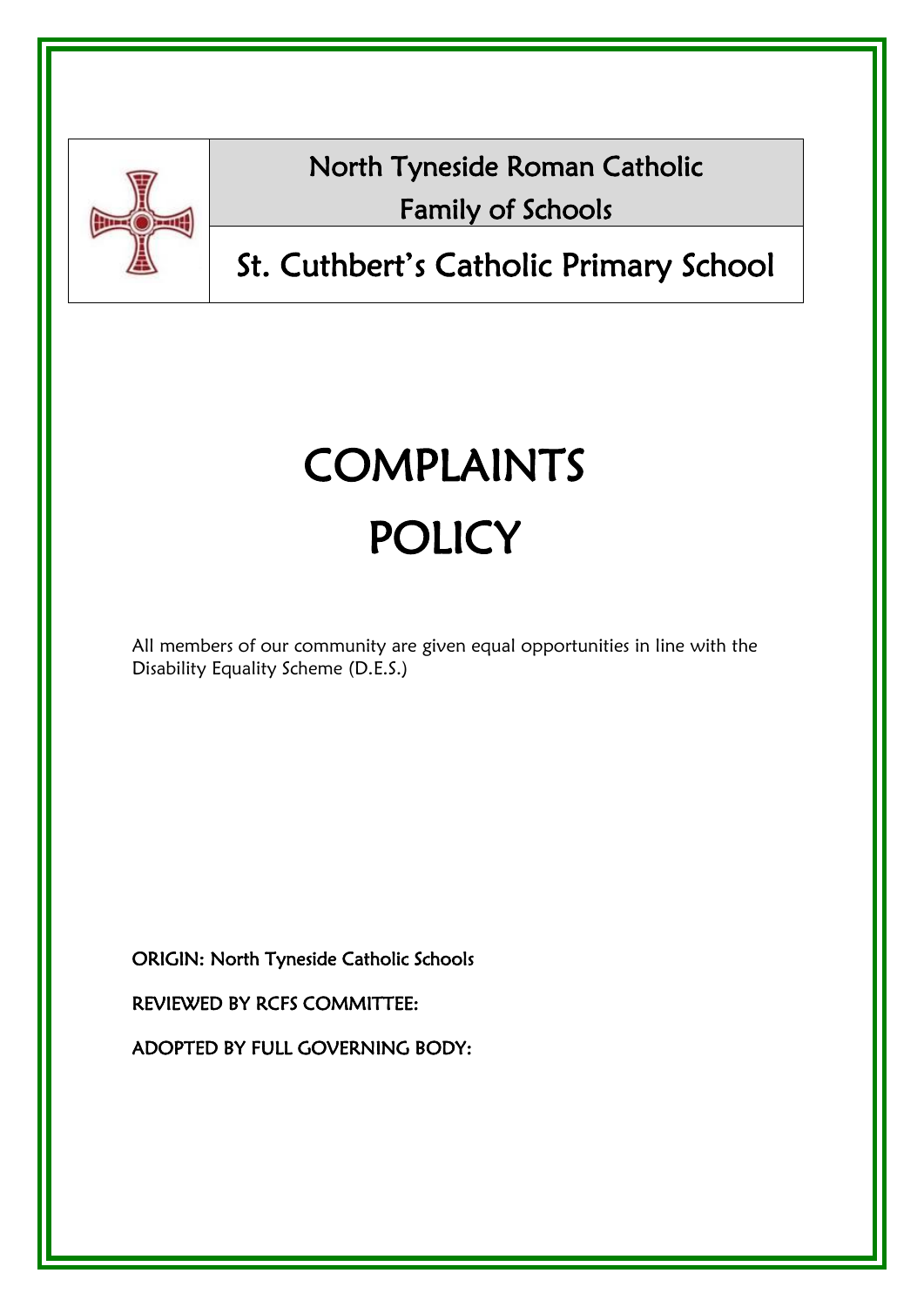

## St. Cuthbert's Catholic Primary School

## COMPLAINTS POLICY

#### Part 1 – Guidance

|       | i. Definition of a complaint         | 4 |
|-------|--------------------------------------|---|
| ii.   | Purpose of a complaints procedure    | 4 |
|       | iii. Vexatious complaints            | 4 |
|       | iv. Anonymous complaints             | 5 |
|       | v. Confidentiality                   | 5 |
|       | vi. Complaints about the Headteacher | 5 |
| vii.  | Publicising the complaints procedure | 5 |
|       | viii. Monitoring the procedure       | 6 |
|       | ix. Keeping records                  | 6 |
|       | x. Time limits                       | 6 |
|       | xi. Investigation                    | 6 |
| xii.  | Resolving complaints                 |   |
| xiii. | Support                              |   |
|       |                                      |   |

## Part 2 – Procedure

Informal action i. Stage 1 8

#### Formal action

| ii.  | Stage $2$ – Complaint heard by Headteacher or |    |
|------|-----------------------------------------------|----|
|      | Chair of the governing body                   |    |
| iii. | Stage $3$ – Review by a panel of governors    |    |
|      | (Review meeting)                              | 10 |
| iv.  | Guidance for a review meeting                 | 11 |
|      | a. Witnesses                                  | 11 |
|      | b. Documentation                              | 12 |
|      | c. Action taken as a result of the complaint  | 12 |
|      | d. Format for a review meeting                | 12 |
|      | e. Further recourse for the complainant       |    |

## Appendices

| Appendix A (i) and (ii) $-$ Procedure flowcharts     | 13-14 |
|------------------------------------------------------|-------|
| Appendix $B -$ Complaint report form                 |       |
| Appendix $C -$ Suggested format for a review meeting |       |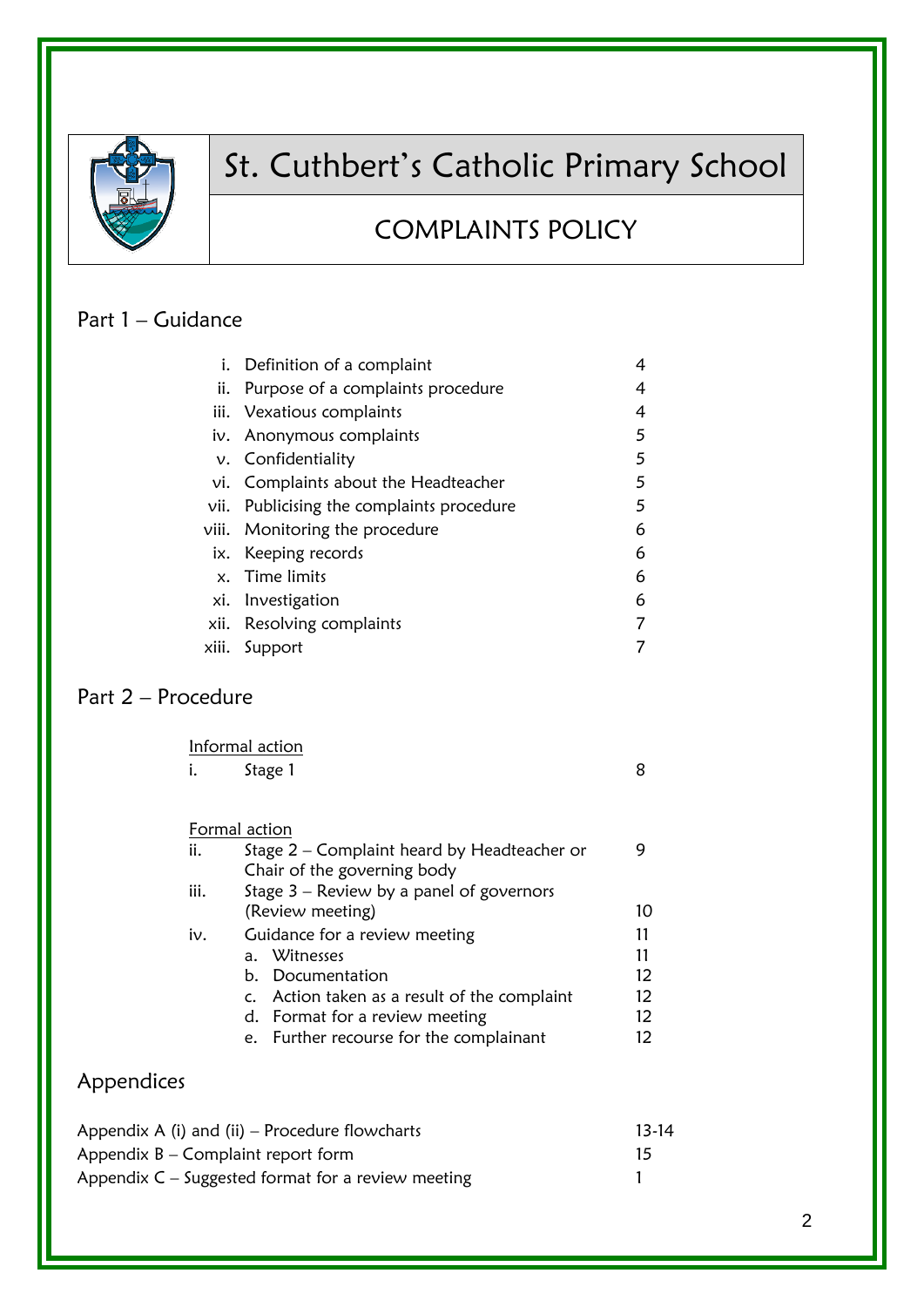#### **Introduction**

This guidance is based on the principle that, where at all possible, complaints will be dealt with informally between the school staff and the complainant.

Where this has been tried and been unsuccessful, the more formal procedures will give the complainant a route to ensuring the issue is appropriately considered. Since September 1, 2003, governing bodies of all maintained schools and maintained nursery schools in England have been required, under Section 29 of the Education Act 2002, to have a procedure in place to deal with complaints relating to the school and to any community facilities or services that the school provides. In October 2009, the Human Rights Act came into force, and schools should be mindful to consider Article 6, 'The Right to a Fair Trial'. All schools must have a publicised complaints procedure.

There are certain complaints that fall outside the remit of the governing body's complaints procedure. They include:

- Matters which are the responsibility of the local authority;
- Conduct or performance of staff at the school;
- Content of a statutory statement of special educational needs;
- Pupil admissions;
- Pupil exclusions:
- The national curriculum and related issues, including religious education and sex education, where this relates to the local authority's powers or functions;
- Child protection.

All of the above are dealt with under their own specific procedures and the local authority (or Diocese) can provide advice on how to make a complaint regarding any of the above.

#### Notes:

- (1) The governing body should ensure that any third party providers offering community facilities or services through the school premises, or using school facilities, have their own complaints procedure in place.
- (2) Complaints relating to curriculum or sex education can be considered by the governing body in the first instance. However, where the complaint relates to the local authority's powers or functions, this would only be considered by the local authority and not the governing body.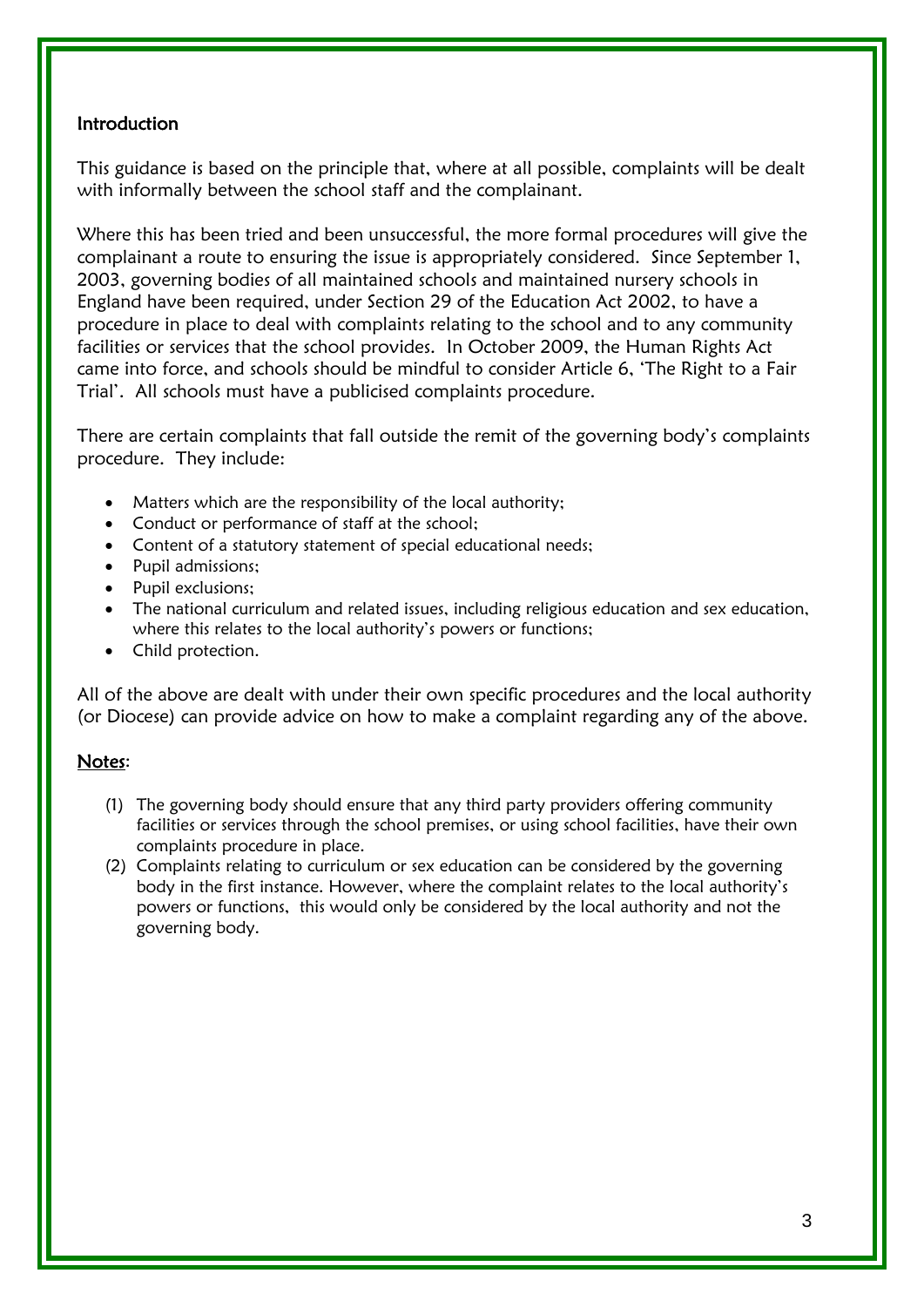## Part 1 - Guidance

#### **i.** Definition of a complaint

A complaint is 'an expression of dissatisfaction which needs a response from the school'.

Where informal resolution is not successful, a formal complaint should be made in writing to the appropriate person in school. Where the complaint is against a member of staff, the complaint should be addressed to the Headteacher and where the complaint is against the Headteacher, the complaint should be addressed to the Chair of the governing body.

General complaints about the school, but not specifically against any person, would usually be addressed as complaints against the management of the school and therefore addressed as a complaint against the Headteacher.

#### **ii.** Purpose of a complaints procedure

This procedure aims to reassure parents and others with an interest in the school that:

- Where possible, complaints will be dealt with informally and at the least senior level possible in order to reach a speedy and satisfactory resolution;
- Where a complaint is made against the school, this will be dealt with in a fair, open and sensitive way, with the school following the procedure identified and keeping communication channels open with the complainant so that prolonged disruption is avoided wherever possible;
- The school is willing to listen to questions and criticism and is able to use this to improve aspects of school life and practices, where changing such aspects is identified as being improvement.

Parents, pupils and members of the public who make a complaint will be expected to comply with the procedures and work with the school to seek informal resolution wherever this is possible. Where a complaint become formal, complainants are expected to co-operate by following the procedure, listening to explanations and wherever possible working with the school to find speedy and satisfactory resolution.

#### **iii.** Vexatious complaints

If properly followed, the complaints procedure will limit the number of complaints that become protracted. However, there will be occasions when, despite all stages of the procedure having been followed, the complainant remains dissatisfied.

If the complainant tries to reopen the same issue, the Chair of the governing body or their designate, is able to inform them in writing that the procedure has been exhausted and that the matter is now closed.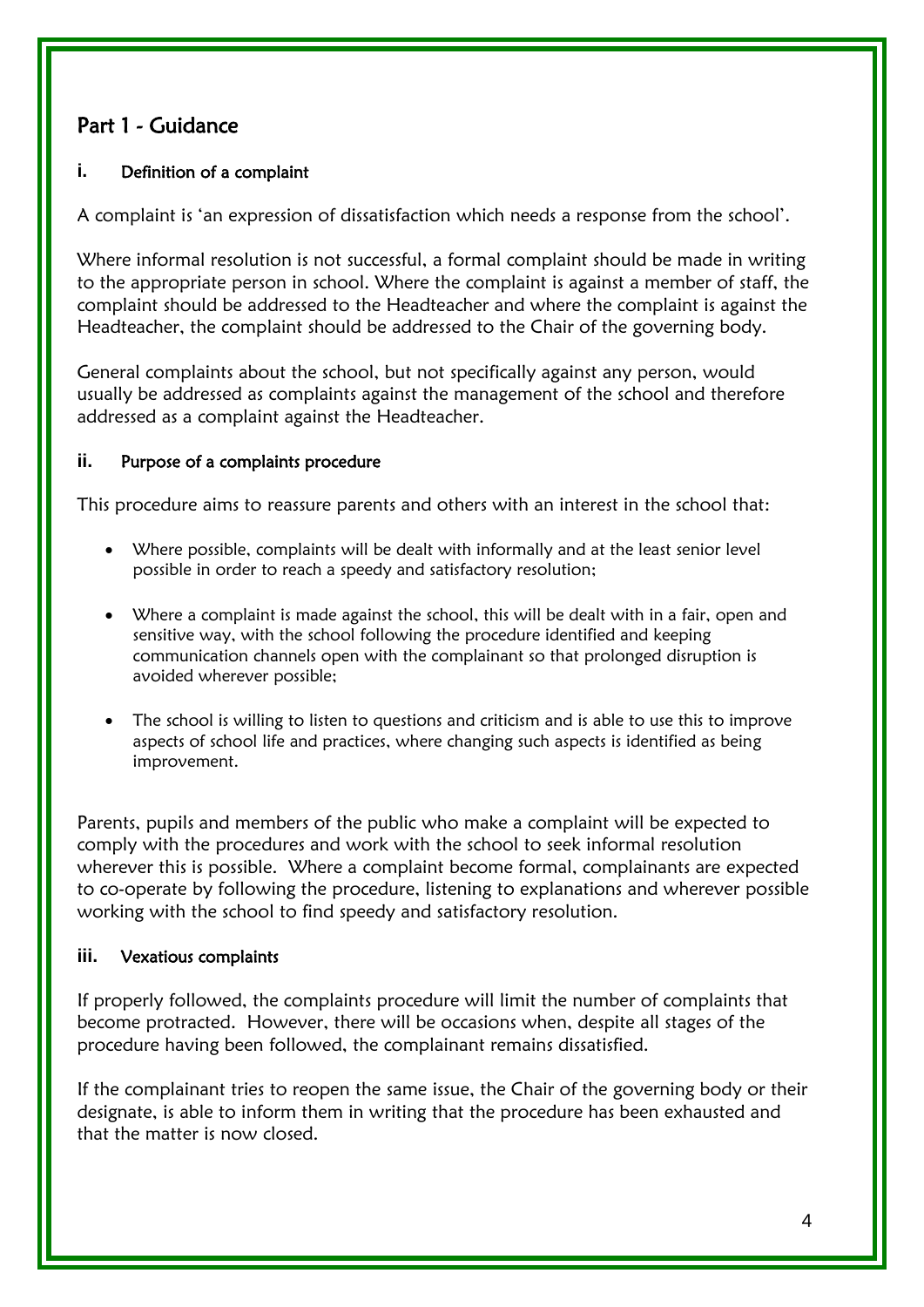While parents/carers/guardians of children should have the opportunity to raise issues about emerging problems, all members of the school community have a right to expect that their school is a safe place in which to work and learn. Therefore, violence, threatening or aggressive behaviour, repeated harassment or racially aggravated behaviour, or abuse against school staff or other members of the school community will not be tolerated.

#### **iv.** Anonymous complaints

The governing body will not consider anonymous complaints.

#### **v.** Confidentiality

Complaints should be treated in confidence and information only given on a need to know basis.

It is not advisable for details of a complaint to be discussed at full governing body meetings as this may prejudice any involvement of governors at a later stage.

However, governing bodies may be required to consider recommendations that come out of a complaint process.

Additionally, complainants should also refrain from jeopardising a fair and impartial process by breaching confidentiality or by making public comments, which could be detrimental to the professional reputation of a member of staff.

#### **vi.** Complaints about the Headteacher

Where it is clear that the complaint is about the Headteacher the matter should be referred to the Chair of the governing body, who will be responsible for dealing with the matter.

The same procedure applies as that which applies to complaints against other members of staff. However, for complaints against the Headteacher it would be the Chair of the governing body who would fulfill the role that is allocated to the Headteacher in the recommended procedures.

#### **vii.** Publicising the complaints procedure

There is a legal requirement for the complaints procedure to be publicised. It is for the governing body to decide how to fulfill this requirement but details of the complaints procedures could be included in:-

- School prospectus;
- Information given to new parents when their children join the school;
- Information given to children themselves;
- The home-school agreement;
- Bulletins or newsletters;
- Documents supplied to community users;
- A specific complaint leaflet which includes a form on which a complaint can be made;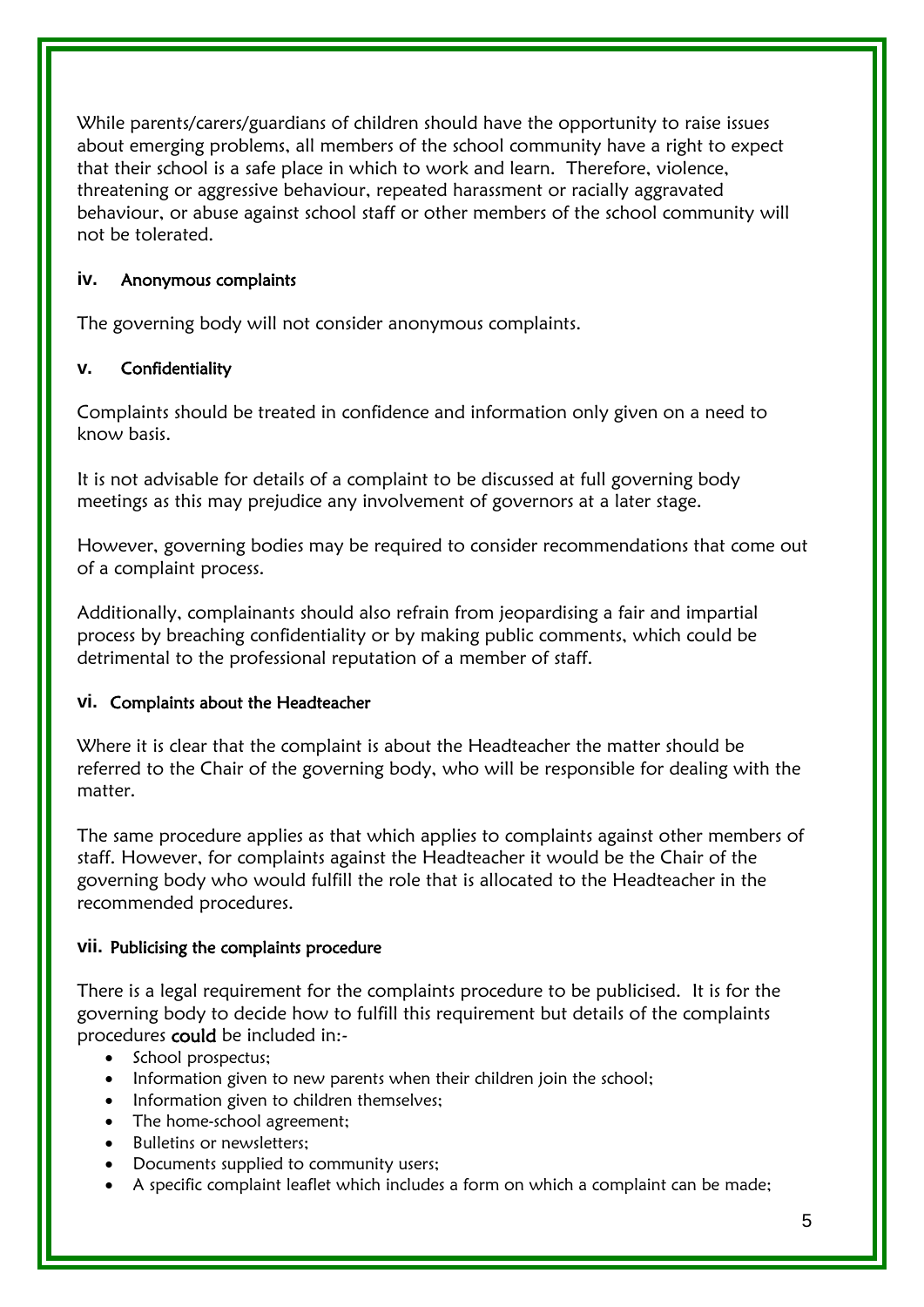- Posters displayed in public areas of the school;
- The school website.

#### **viii.** Monitoring the procedure

The governing body will review this procedure regularly. The number of formal complaints will be reviewed annually and this information can be used in self-evaluation of the school's performance.

#### **ix.** Keeping records

Where formal procedures are followed, records should be kept at all stages.

It is good practice to ensure that even at the informal stage, proportionate records are being kept, in case the complaint becomes formal. Accurate information of any investigations should be documented, to avoid confusion at any later stage.

#### **x.** Time limits

Complaints need to be considered and resolved as quickly and efficiently as possible. An effective complaints procedure will have realistic time limits for each action within each stage.

However, where further investigations are necessary or other delays are experienced, new time limits can be set and the complainant made aware of the new deadline and given an explanation for the delay.

The suggested time limits in this procedure refer to school days, i.e. excluding school holidays and weekends.

#### **xi.** Investigation

The extent of the investigation and number of persons interviewed will vary on a case-bycase basis, but some broad principles can be identified:-

- Meet with the complainant or contact them to clarify exactly what the complaint is;
- Establish what has happened so far and who has been involved;
- Clarify the nature of the complaint and what remains unresolved;
- Find out what the complainant believes would be the desired outcome i.e. what would put things right;
- Interview those involved in the matter and/or those complained about, allowing them to be accompanied if they wish (Note: Where it is deemed necessary to interview children, the interviewer should seek advice on how best to conduct this process and also seek the relevant permissions and chaperone);
- Conduct the interview with an open mind and be prepared to persist in the questioning if clarification is not sufficient;
- Avoid asking leading questions;
- Keep notes of the interview.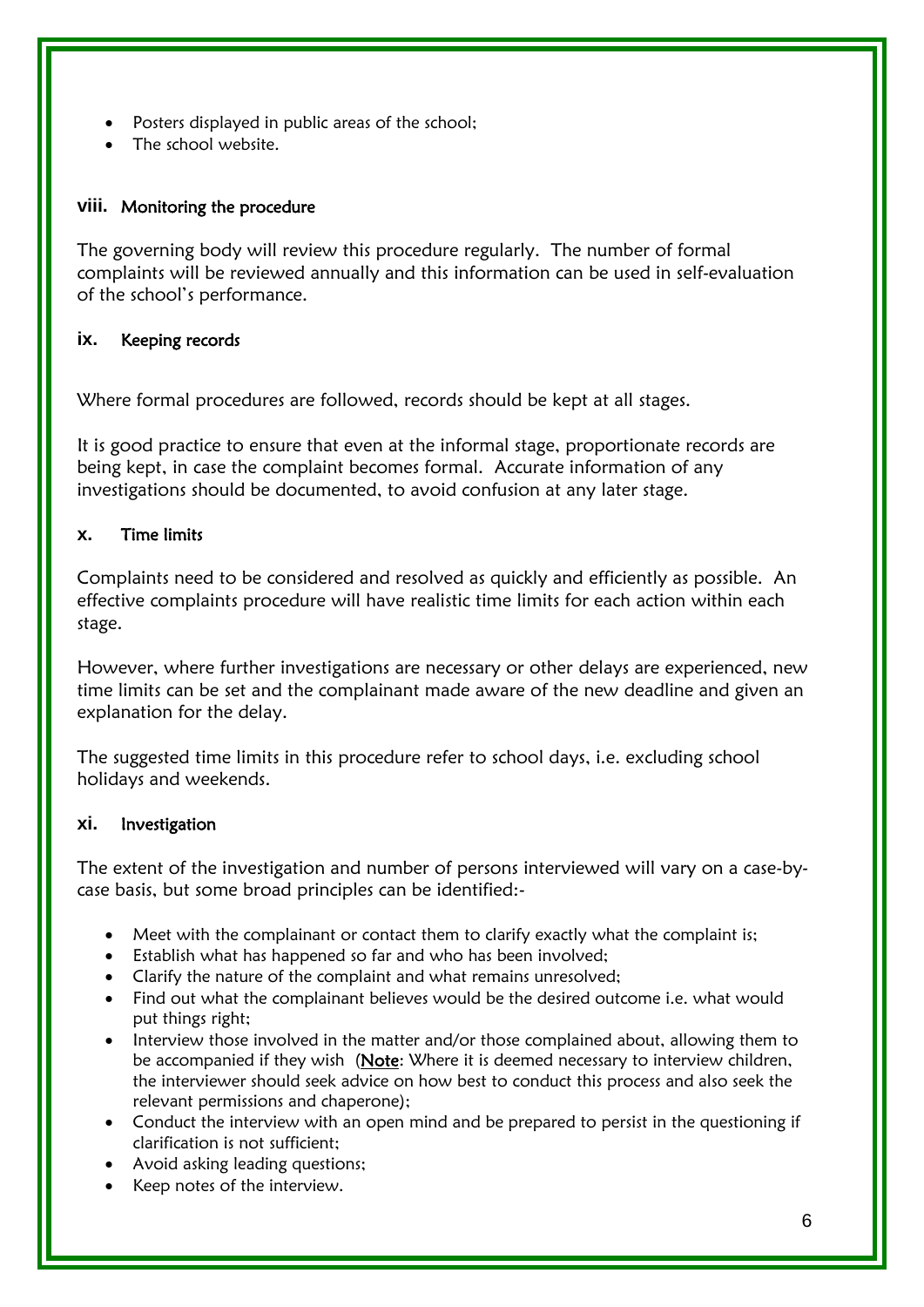In some rare circumstances, the school may wish to reserve the right to seek the support of an external body, e.g. an independent local authority officer, in relation to investigating the complaint. In such circumstances, liaison with the local authority via the Governor Services department and/or the HR department would be essential before suggesting this option to a complainant.

#### **xii.** Resolving complaints

Throughout the process it is important to clear up any misunderstandings that might have occurred. Sometimes people's own perceptions of an issue may be inaccurate and by clearing up any misperceptions, it might be possible to create a positive atmosphere in which to discuss any outstanding issues and resolve the complaint at an early stage.

At each stage in the procedure, the lead person will want to keep in mind ways in which the complaint can be resolved. It might be sufficient to acknowledge that the complaint is valid in whole or in part. It would be helpful for the lead person to have some indication from the complainant what their desired outcome for resolution of the issue would be. In addition, it may be appropriate to offer one or more of the following:

- An apology;
- An explanation;
- An admission that the situation could have been handled differently or better Note: an admission that the situation could have been handled better is not the same as an admission of negligence or guilt;
- An assurance that the event or issue complained of will not recur;
- An explanation of the steps that have been taken to ensure that it will not happen again;
- An undertaking to review school policies in light of the complaint.

#### **xiii.** Support

Staff and Headteachers who are the subject of a complaint are entitled to bring a friend or representative (i.e. that could be a representative of their professional association if they wish) to support them at a review meeting.

Anyone invited to attend the review meeting in order to support a member of staff, Head teacher, Chair of governing body, panel or complainant should be named. Their relationship should be identified, as part of the information sent out to all parties prior to the review meeting.

It is the responsibility of the person receiving the support to ensure that the person supporting them receives the full pack of information sent out before the review meeting. This can usually be negotiated with the clerk to the panel, to find the most effective way to organise this.

The local authority (or Diocese) can provide advice and support to school staff and governors at any stage of the complaint. Governor Services, Human Resources or the School Improvement Service may provide this support. Guidance for governors on the most appropriate format for a review meeting is available at Appendix C of this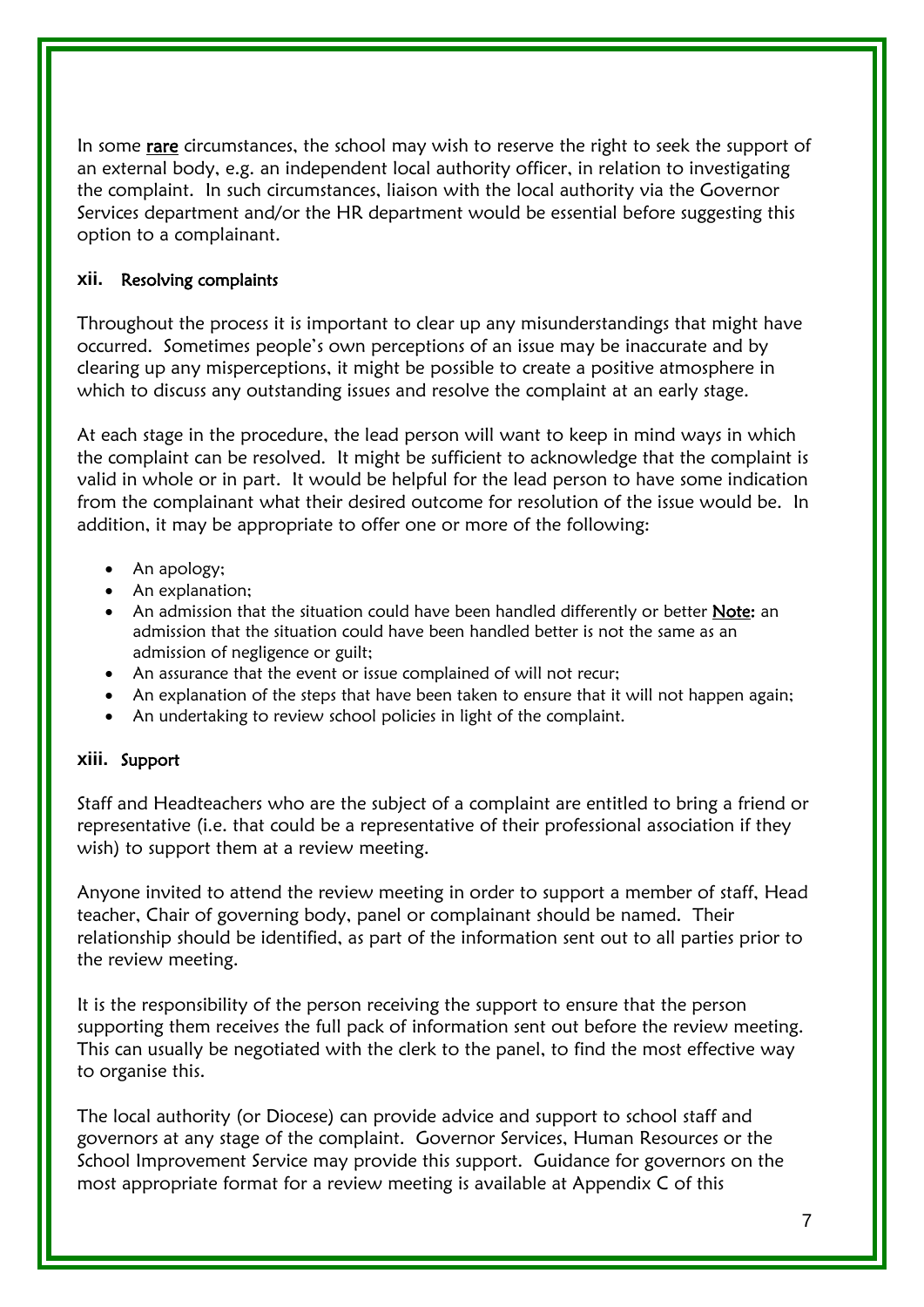document. Parents may seek advice from the local authority (or Diocese) – a Parent Partnership Officer is available to support and advise parents at any stage.

Contact the Parent Partnership Officer on 0345-2000-108 or email: [parentpartnership@northtyneside.gov.uk](mailto:parentpartnership@northtyneside.gov.uk)

The Clerk to the Panel may seek guidance and support from Governor Services, who can confirm his/her role and duties in this process.

## Part 2 - Procedure

#### Informal Action

#### i. Stage 1

Most parental concerns can be dealt with by the class teacher. Depending upon what their concern is, it is always best to try to deal with it informally initially.

Most complaints can be dealt with at the informal stage and resolved very quickly, which is usually the best outcome for most issues.

The experience of the first contact between the complainant and the school can be crucial in determining whether the complaint will escalate. Therefore, if staff and governors are aware of the procedure, they will know what to do should they receive a complaint.

Where the first approach is made to a governor, the complainant should be referred to the appropriate person, made aware of the procedure and where they can obtain a copy of the complaints procedure. Individual governors should not act unilaterally in relation to an individual complaint as they may be required to be part of a panel at a later stage of the procedure, and it is important that they remain impartial for that occasion.

#### Complaint against a member of staff

If a member of staff approached feels too compromised to deal with a complaint, the complaint could be referred to another member of staff (e.g. classroom teacher, senior teacher, member of leadership team, Deputy Headteacher). That member of staff may be more senior, but does not have to be. The ability to consider the complaint objectively and impartially is crucial. If the class teacher or another member of the school staff cannot help, the complainant could be referred to the Head teacher still as part of the informal stage.

If the complainant remains dissatisfied with the outcome of informal action where this has been dealt with by a member of staff, they should put their complaint in writing to the Head teacher – Stage 2 Formal Action.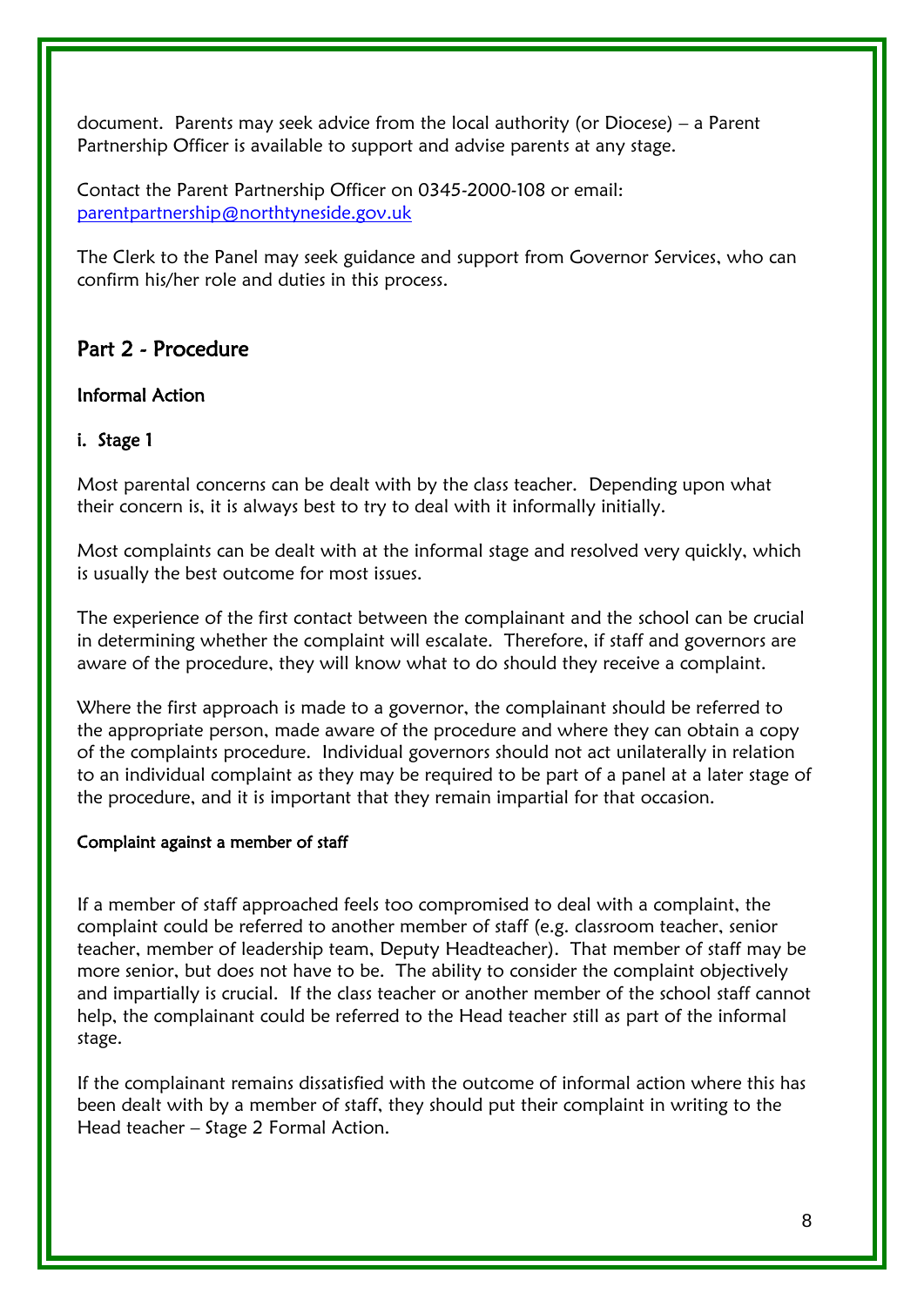However, if the complainant remains dissatisfied with the outcome of informal action where this has been dealt with by the Headteacher, the matter should be progressed to Stage 3 Formal Action and be heard by a panel of governors.

A form for submitting a complaint is attached to this procedure at Appendix B. The benefit of submitting the complaint on the form is that this helps to focus on the issue and the preferred outcome. However, a letter or email detailing the complaint, what action has already been taken and the desired outcome, would be acceptable.

#### Complaint against the Headteacher

If a complaint is against the Headteacher (see Part 1:  $i \& vi$ ), it may be appropriate to refer directly to the Chair of Governors under the formal stage, i.e. Stage 2. However, if there is any possibility of informal resolution being achieved between the complainant and the Headteacher, this should be considered and sought before formal action is taken.

#### Formal Action

#### ii. Stage 2

While the formal stage begins at this point, it is worth bearing in mind that the procedures explained throughout Stages 2 and 3 are there to ensure an equitable and fair process for all concerned, it is not a legal process.

The written complaint should be acknowledged by the Headteacher (where the complaint is against a member of staff), or Chair of the governing body (where the complaint is against the Headteacher) within five school days.

An opportunity to meet with the complainant to discuss the grounds for the complaint can be offered as part of this stage of the process. At this stage the Headteacher, (where the complaint is against a member of staff) or Chair of the governing body (where the complaint is against the Headteacher) may still seek to resolve the complaint informally.

The Headteacher, (where the complaint is against a member of staff) or Chair of the governing body (where the complaint is against the Headteacher) will investigate the complaint.

A written response will normally be issued within 25 school days of receipt of the complaint, or from the date when the complainant meets with the Headteacher (or Chair of the governing body). If this time limit needs to be extended, the complainant will be both advised of the new deadline and given an explanation.

A written response will include the decision of the Headteacher (where the complaint is against a member of staff) or Chair of the governing body (where the complaint is against the Head teacher) and reasons for the decision.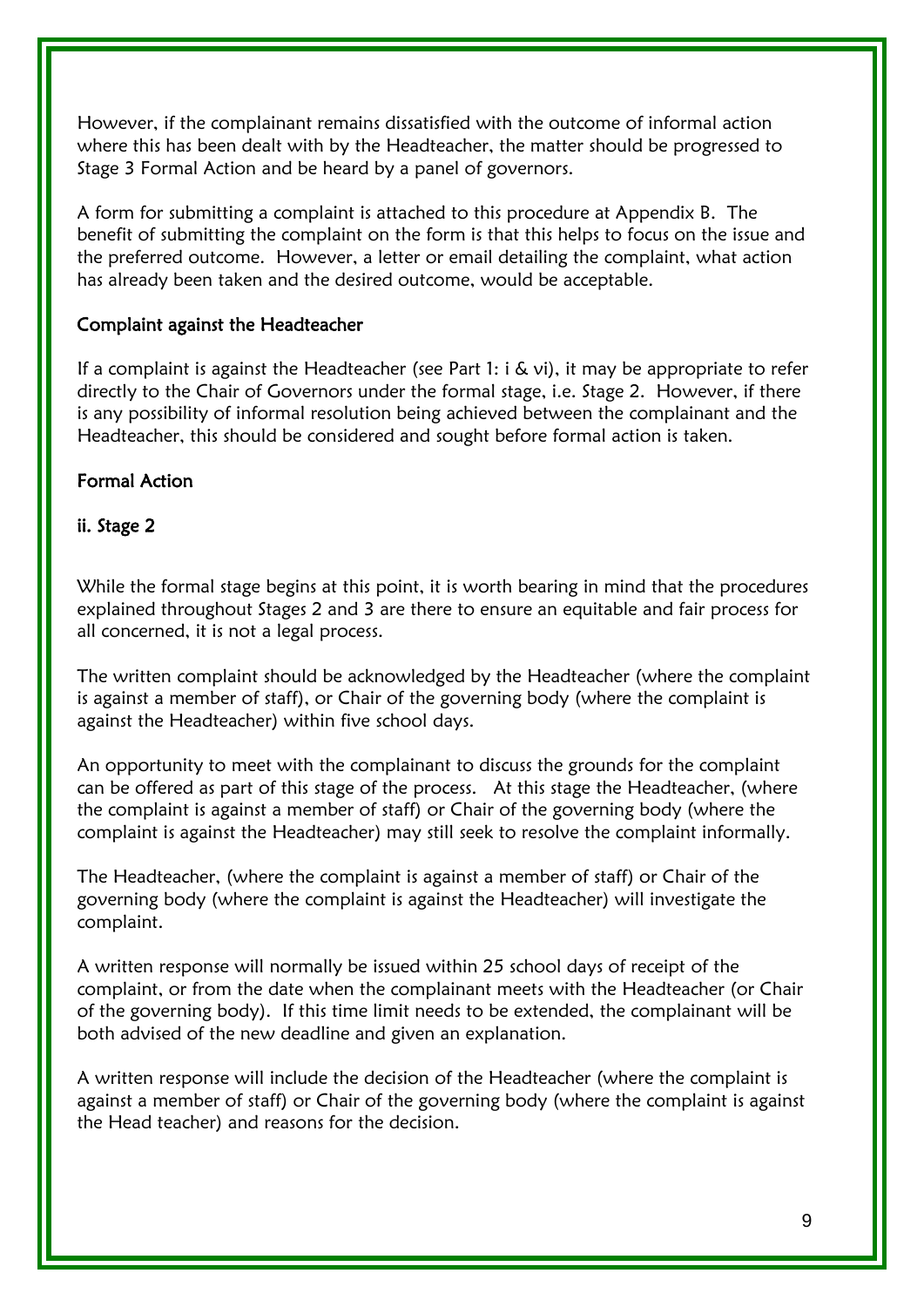Where the school agrees to take any remedial actions, the Headteacher (or Chair of the governing body) will make those actions known to the complainant. However, it would not be an expectation that the complainant would receive detailed information as to any issue that is referred to the school's corrective procedures.

The written response from the Headteacher (where the complaint is against a member of staff), or Chair of the governing body (where the complaint is against the Headteacher) will advise the complainant of the action required if they are dissatisfied with the decision. If they wish to pursue the complaint they may ask that a review takes place with a panel of three governors.

#### iii. Stage 3

Where the complainant remains dissatisfied with the outcomes of Stages 1 and 2, they may write to the Chair (or Vice Chair of the governing body if the previous Stage involved the Chair) giving details of their concerns and asking for a review of the decision or action taken.

A written notification from the complainant requesting a move to Stage 3 should be received by the designated person, i.e. clerk to governing body or Vice-Chair of the governing body, within 10 school days from receipt of the decision from Stage 2.

If written notification is not forthcoming from the complainant within the deadline the issue will be considered closed.

It may be worth making the complainant aware via documentation that is sent out to them that Stage 3 will not be a re-investigation of the complaint but will be a review of the process and conclusions made at the earlier stage.

The Chair (or Vice Chair of the Governing Body if the previous stage involved the Chair) will seek to arrange a meeting of a panel of three governors within 25 school days. That panel may or may not include the Chair/Vice Chair. If the panel considers that an extension to the time limit is required, the Chair of the panel, or their designate, should contact the complainant explaining the reasons for the delay and giving an alternative date for the panel to meet. All parties will be given at least 15 school days' notice of the review meeting.

The Headteacher (or Chair of the governing body where the complaint is against the Headteacher) should not be a member of the panel, as they will be expected to respond to the complainant at a review meeting.

The Clerk to the panel will invite all documentary information to be submitted by the complainant and the Headteacher (or the Chair of the Governing Body) by a set deadline.

This must be sufficient time for both parties to collate and submit their evidence and for the clerk to copy the evidence packs and allow all those who require the documentation to have received all of the relevant documentation at least five school days before the date of the review.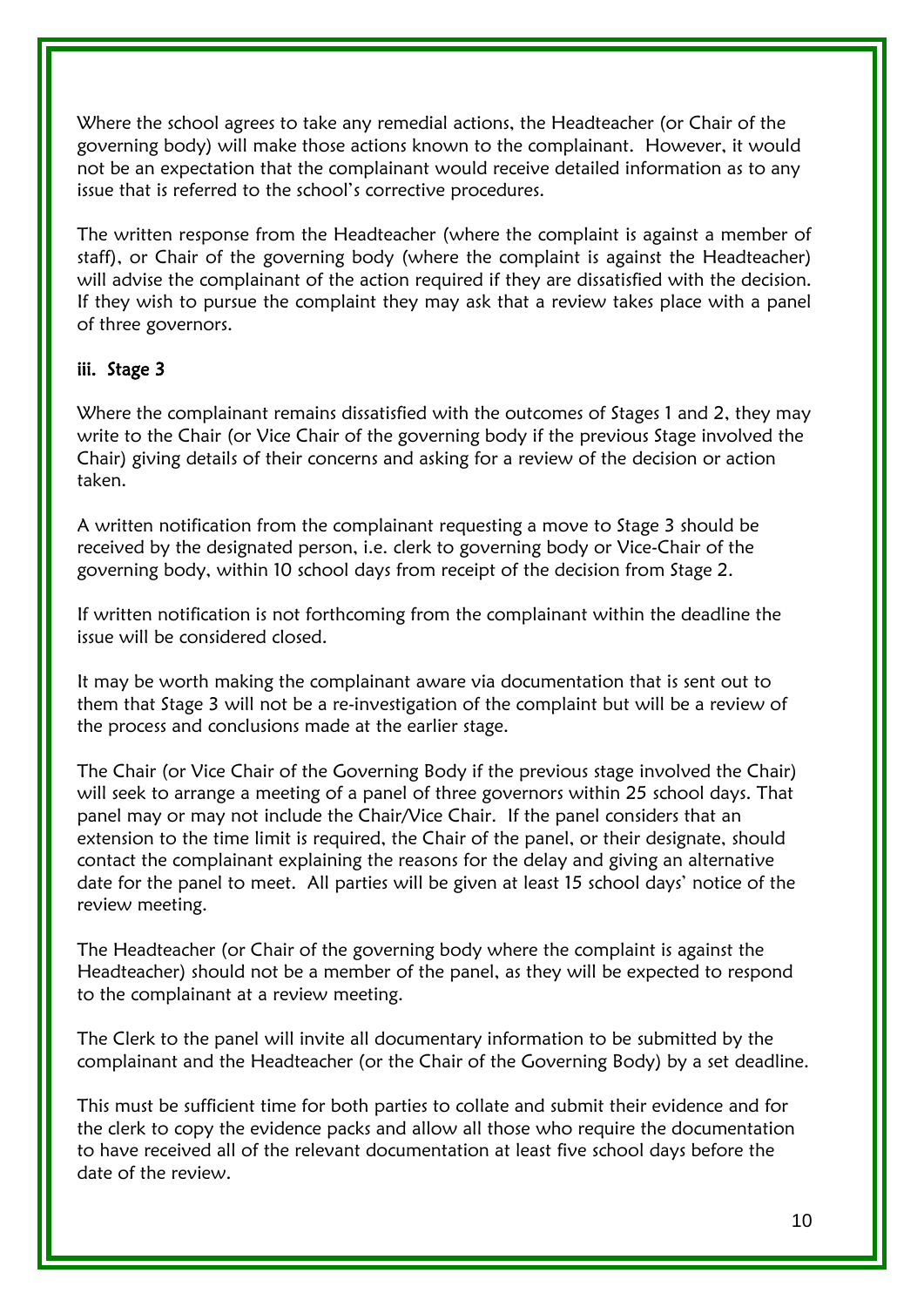The panel will only consider reviews against complaints that have already progressed through the appropriate prior stages of this procedure.

The review is the final stage of the school's complaints procedure.

In relation to complaints against a member of staff, the Headteacher and the member of staff may consider that the member of staff's attendance would be unnecessary. In such cases, the Headteacher would present findings and rationale for any outcomes to the panel members. Likewise, in relation to complaints against the Headteacher, the Headteacher and Chair of the governing body may consider that the Headteacher's attendance would be unnecessary. In such cases, the Chair of the governing body would take the role of the Headteacher in the procedure at this stage.

If this approach is to be adopted, the complainant and the Chair of the panel should be advised no later than the point at which notification of the date of the review meeting is given to the parties, i.e. usually 15 days prior to the review meeting. It should be noted that this approach may undermine the member of staff's or the Headteacher's ability to fully present their case and may result in a less than satisfactory explanation of issues. Further advice and guidance concerning the appropriateness of the attendance of the member of staff or the Headteacher can be sought from the local authority or the appropriate Diocese.

The Chair of the panel should ensure that the complainant is notified of the panel's decision in writing within five school days. A letter summarising the reasons for the decision and, where it has been agreed action is required on behalf of the school, an indication of those actions would be good practice.

Where a panel needs to re-convene to give further consideration to the complaint, all parties should be notified of the new deadline. Consequently, a final response should be given within five school days of the reconvened meeting.

This is the end of the procedure as far as the school's complaints' procedure is concerned. The decision of the panel is final and binding.

The only recourse left to the complainant is to refer the complaint to the Secretary of State for Education. The letter notifying the complainant of the panel's decision should indicate how the complainant can have recourse to the Secretary of State.

#### iv. Guidance for a review meeting

#### a. Witnesses

At Stage 3, both parties are entitled to invite those witnesses that they consider relevant in supporting their case. It is the responsibility of the party calling the witnesses to ensure that they are willing to attend and to make arrangements for them to be present at the appropriate time.

Each witness should bring material facts that other witnesses called by that party have not presented, to ensure that the panel has a clear understanding of the party's case. All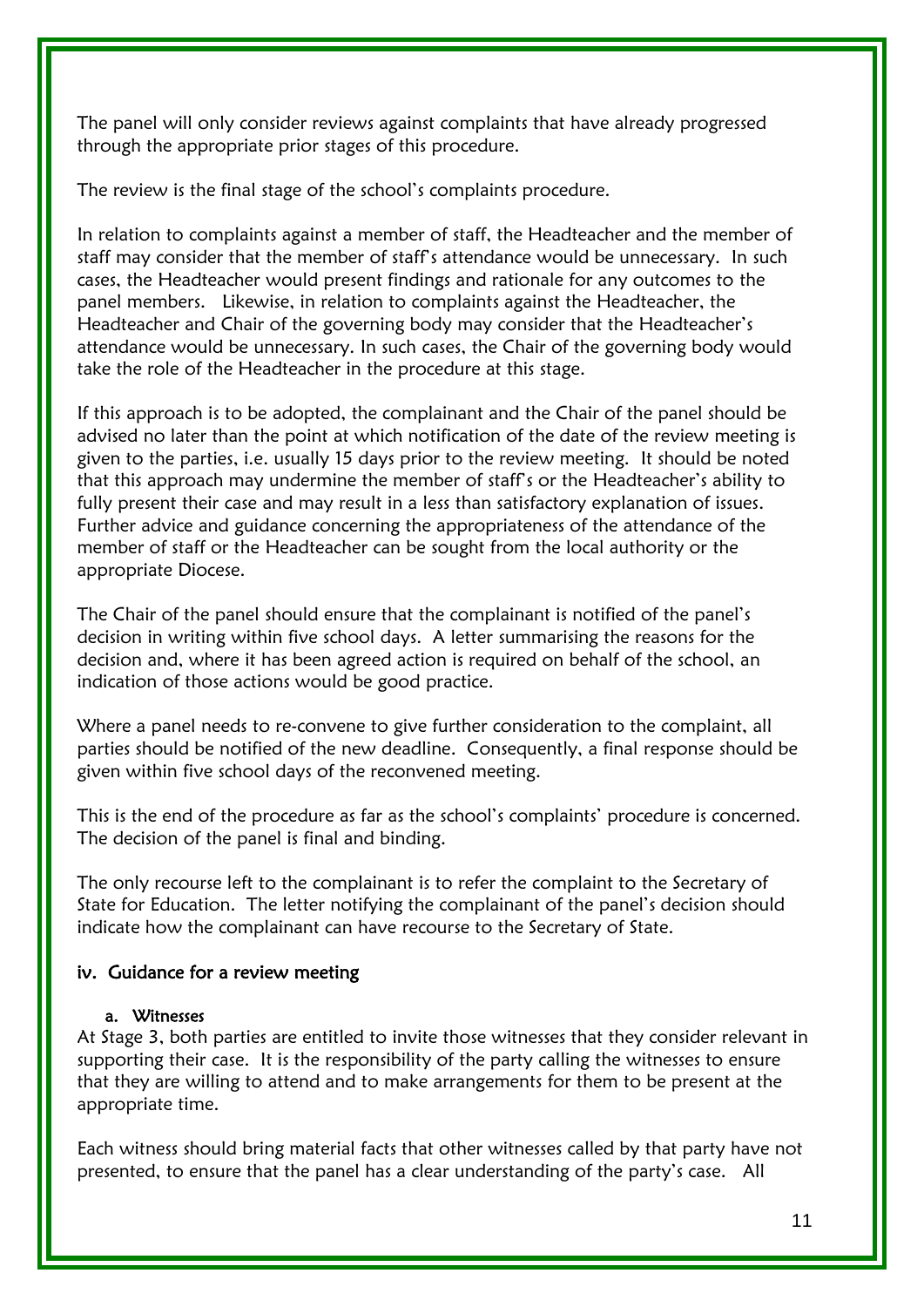witnesses called should be named as part of the information sent out to all parties prior to the review meeting. Any witness statements, which will be referred to as part of the evidence, should be submitted as part of the information sent out to all parties prior to the review meeting.

Where the complaint is against a member of staff, the Headteacher may call that member of staff as a witness. Similarly, where the complaint is against the Headteacher, the Chair of the governing body may call the Headteacher as a witness if the Headteacher has decided not to present the case.

The Chair of the panel has discretion to reduce the number of witnesses where the number of witnesses is disproportionate to the issue and where witness statements indicate repetitive information. Any subsequent witnesses could only be admitted at the discretion of the Chair of the panel, although the Chair of the panel may ask either party to provide additional witnesses where further clarification is required.

#### b. Documentation

Once the deadline has passed for submission of documentary information to be presented to the review meeting, additional documentation may only be considered by the panel at the discretion of the Chair of that panel.

#### c. Action taken as a result of the complaint

The panel can:

- Dismiss the complaint in whole or in part;
- Uphold the complaint in whole or in part;
- Decide upon the appropriate action to be taken to resolve the complaint;
- Recommend changes to the school's systems or procedures to ensure that problems of a similar nature do not recur.

Where the Head teacher, Chair of Governors, or panel of governors have decided that action may be taken against the subject of the complaint, i.e. member of staff or head teacher, this action must be in line with the school's corrective procedures.

Note: It would not be an expectation that the complainant would receive detailed information as to any issue that was considered for referral to the school's corrective procedures.

#### d. Format for a review meeting

A suggested format is attached as Appendix C.

#### e. Further recourse for the complainant

The decision of the governing body's panel hearing the review is final. However, complainants have a right of appeal to the Secretary of State for Education on the grounds that:

- The governing body is acting or proposing to act unreasonably, or
- The governing body has failed to discharge its duties under the Act.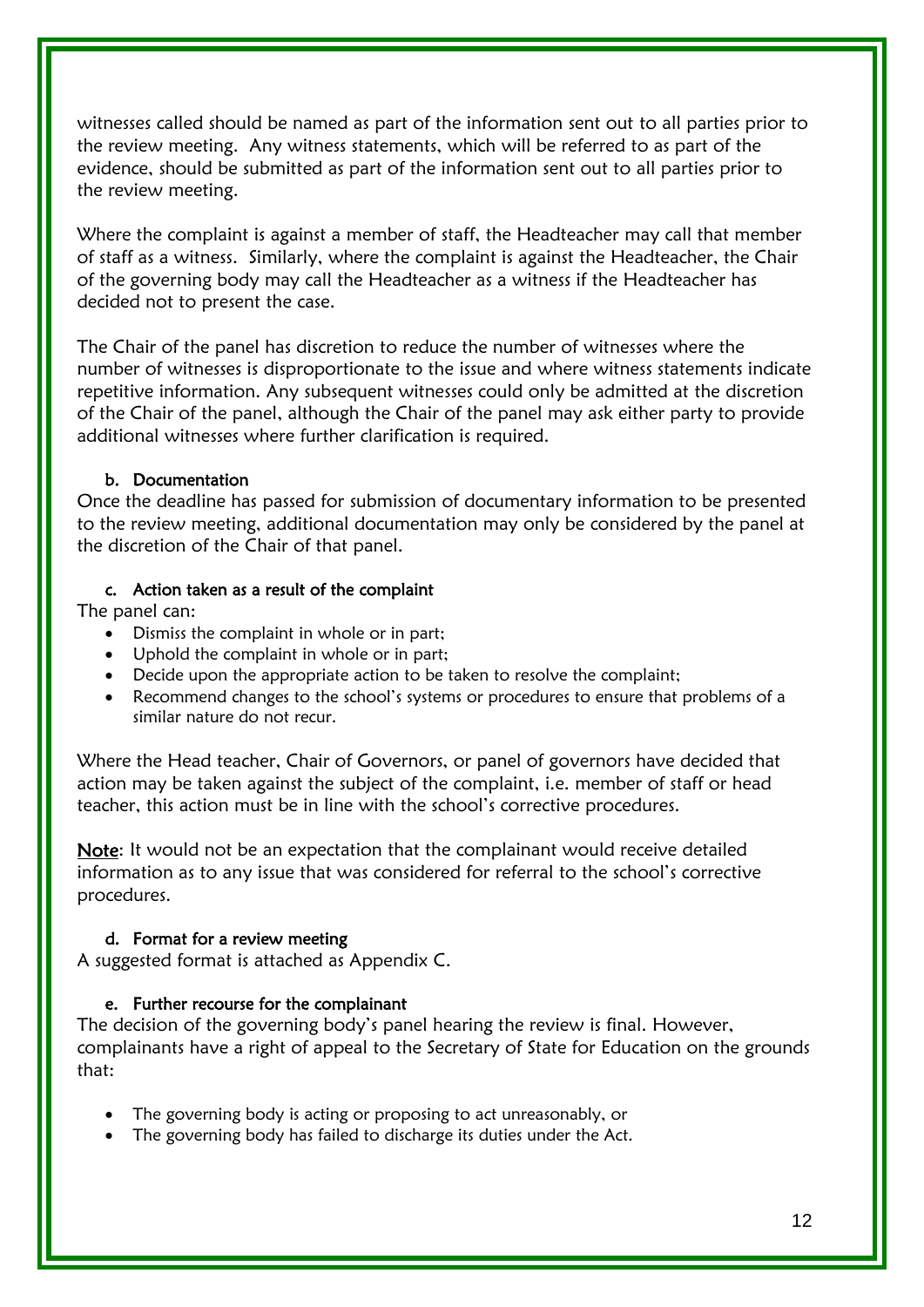Note: The Secretary of State would not take action until the school's complaints procedures have been completed. In most cases the Secretary of State would not be able to investigate a complaint if the child no longer goes to the school where the incident took place (www.directgov.uk). Contact details for the Secretary of State will be provided in the letter to the complainant giving the decision of the Stage 3 process.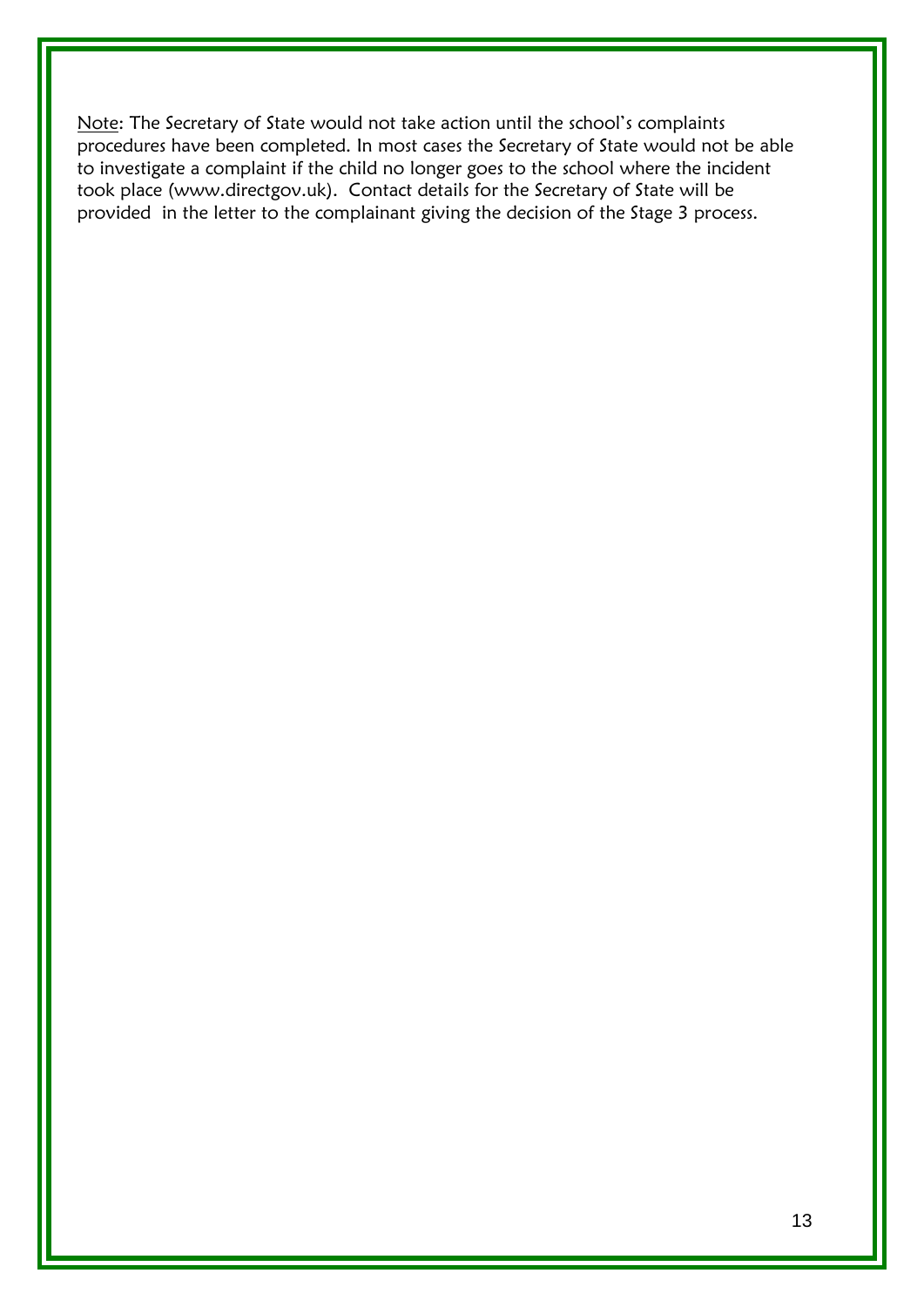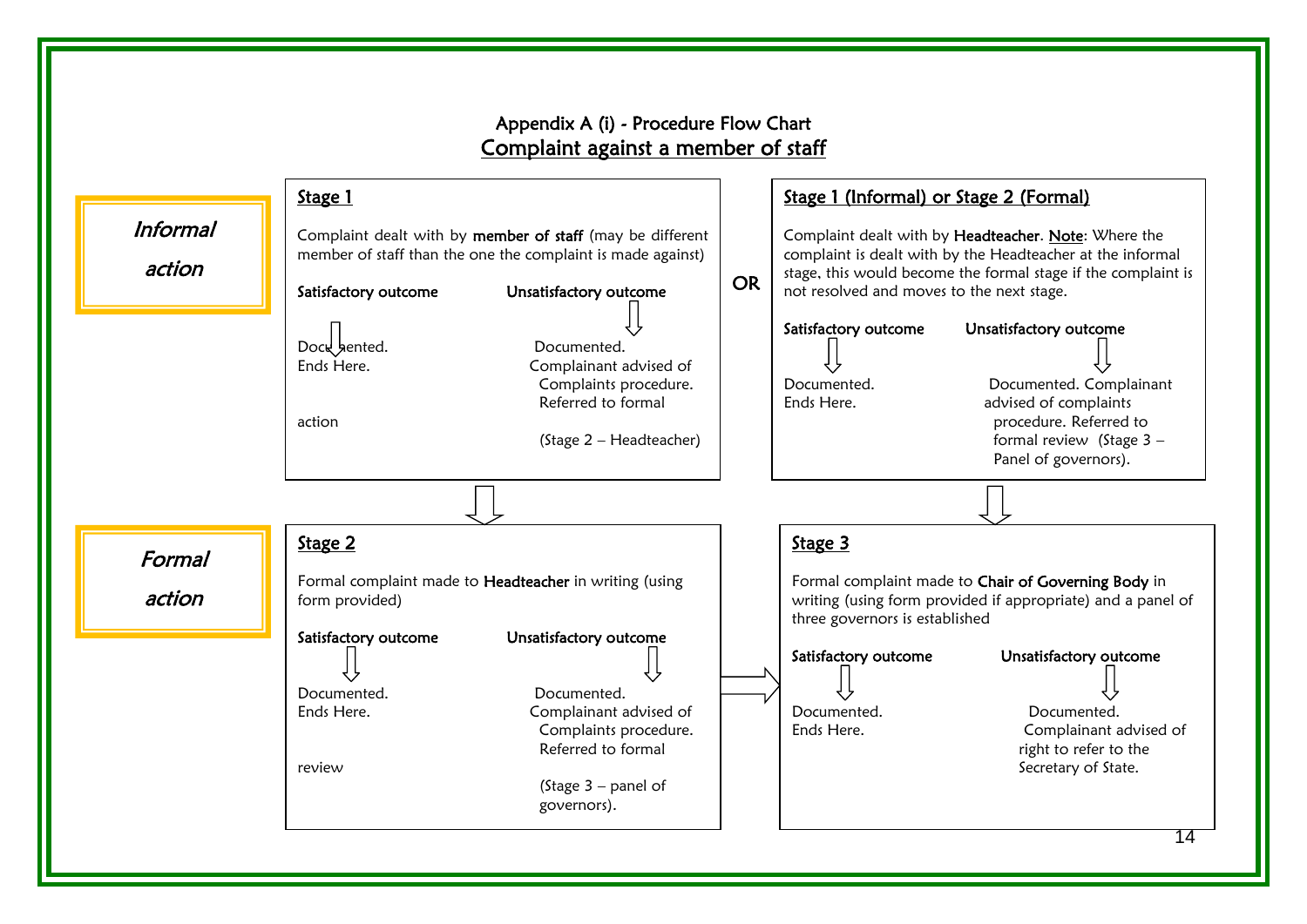## Appendix A (ii) - Procedure Flow Chart Complaint against Headteacher

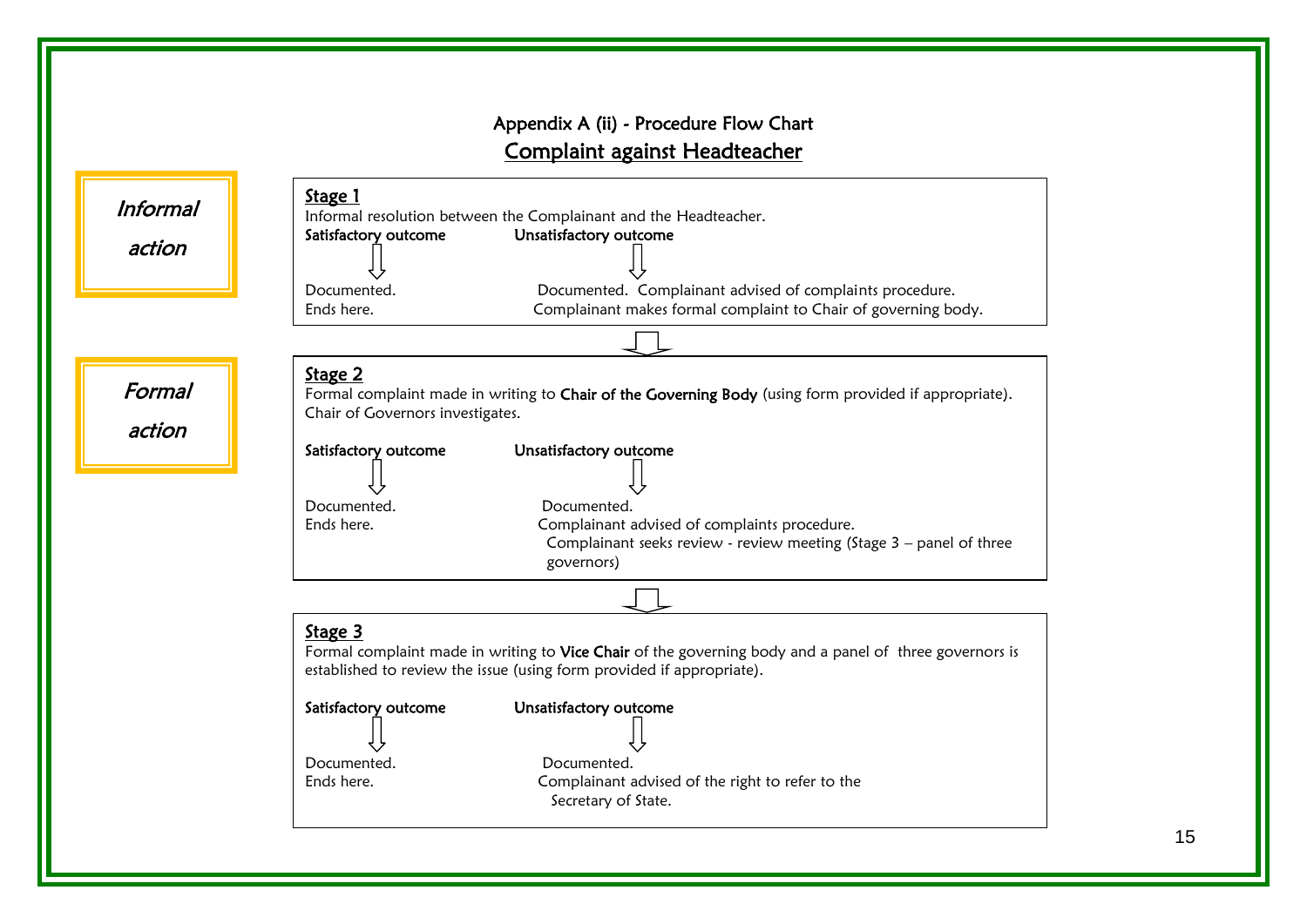| Appendix B<br><b>Complaint Report Form</b>                                       |  |
|----------------------------------------------------------------------------------|--|
|                                                                                  |  |
|                                                                                  |  |
|                                                                                  |  |
| ,我们也不能在这里的时候,我们也不能在这里的时候,我们也不能会在这里的时候,我们也不能会在这里的时候,我们也不能会在这里的时候,我们也不能会在这里的时候,我们也 |  |
|                                                                                  |  |
|                                                                                  |  |
|                                                                                  |  |
|                                                                                  |  |
|                                                                                  |  |
| What action, if any, have you already taken to try to resolve your complaint?    |  |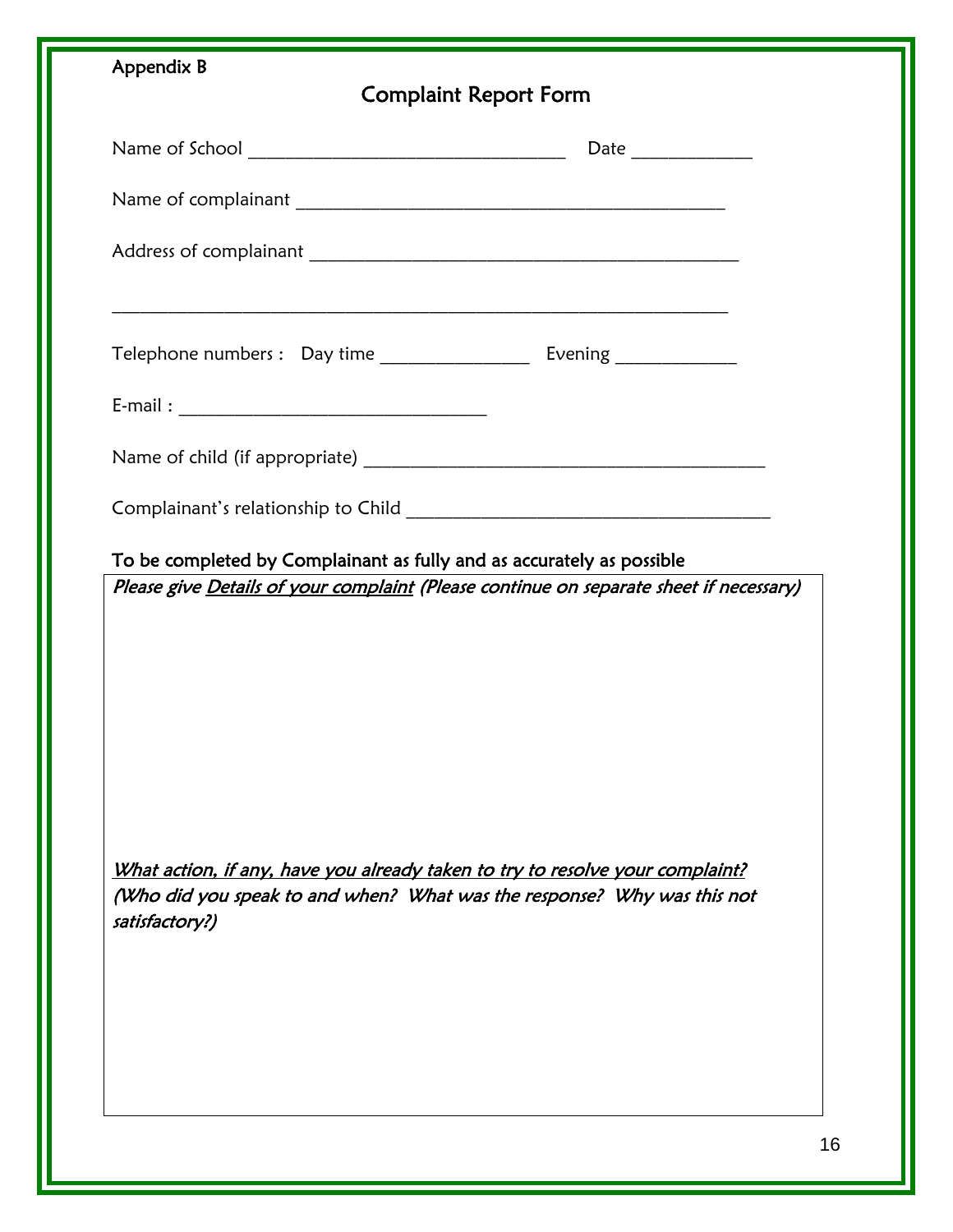|                                                | To be completed by complainant as fully and as accurately as possible                                                                                                                                    |
|------------------------------------------------|----------------------------------------------------------------------------------------------------------------------------------------------------------------------------------------------------------|
|                                                | What action do you consider would resolve the matter?                                                                                                                                                    |
| Please attach further information if required. |                                                                                                                                                                                                          |
|                                                | I confirm that this is an accurate representation of my complaint.                                                                                                                                       |
|                                                |                                                                                                                                                                                                          |
| envelope 'private and confidential'.           | governing body if the complaint is in respect of the Headteacher. Please mark the<br>The following section should be completed by/or on behalf of the<br>Headteacher or the Chair of the governing body. |
| Date received                                  | <b>Example 2018 Date acknowledged CONSUMPLE 2019 12:00 PM 2019</b>                                                                                                                                       |
|                                                |                                                                                                                                                                                                          |
| Action taken/to be taken:                      |                                                                                                                                                                                                          |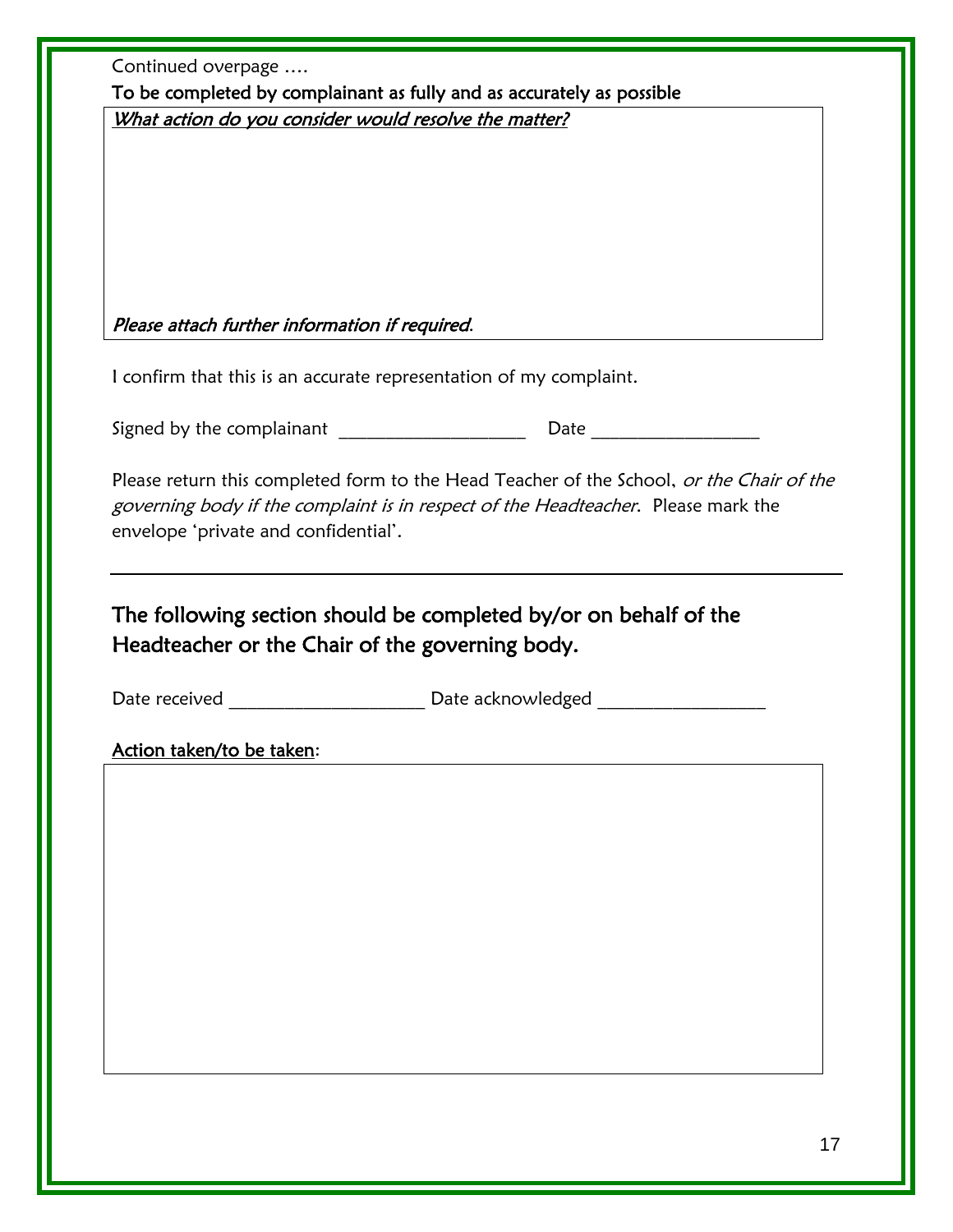#### Appendix C

## Suggested format for a review meeting

To ensure a fair hearing, the following procedure should normally be followed at the meeting. This can be adjusted if all parties are in agreement. It is the role of the Chair of the panel, however, to ensure that all parties have appropriate opportunity to present their case or question the other party.

- Both parties are invited into the meeting at the same time;
- The Chair of the panel welcomes everyone and asks those present to introduce themselves;
- The Chair of the panel explains the purpose of the meeting, the procedure and checks that all documentary evidence has been received by all parties;
- The complainant explains their complaint;
- The complainant may present witnesses;
- The Headteacher (or Chair of the governing body) may ask questions of the complainant or witnesses;
- The panel may ask questions of the complainant or witnesses;
- The Headteacher (or Chair of the governing body) makes a response to the complaint and explains the school's actions;
- The Headteacher (or Chair of the governing body) may present witnesses;
- The complainant may ask questions of the Headteacher (or Chair of the governing body) or witnesses;
- The Panel may ask questions of the Head Teacher (or Chair of the Governing Body) or witnesses;
- The Headteacher (or Chair of the governing body) summarises the school's position, highlighting evidence or any other information which has come to light through the questioning;
- The Complainant summarises their case, highlighting evidence or any other information which has come to light through the questioning;
- The Chair of the panel ensures that both parties have had sufficient opportunity for a fair hearing and reminds everyone about confidentiality;
- The Chair of the panel thanks both parties for attending and gives an indication of when and how they can expect to hear the panel's decision, e.g. in writing or verbally to be confirmed in writing;
- Everyone except for the panel members, the clerk and anyone supporting the panel, leaves the room together;
- The panel may ask both parties to remain for a short time in case any items of clarification are required. If this occurs, both parties must return together and be present for any further questions;